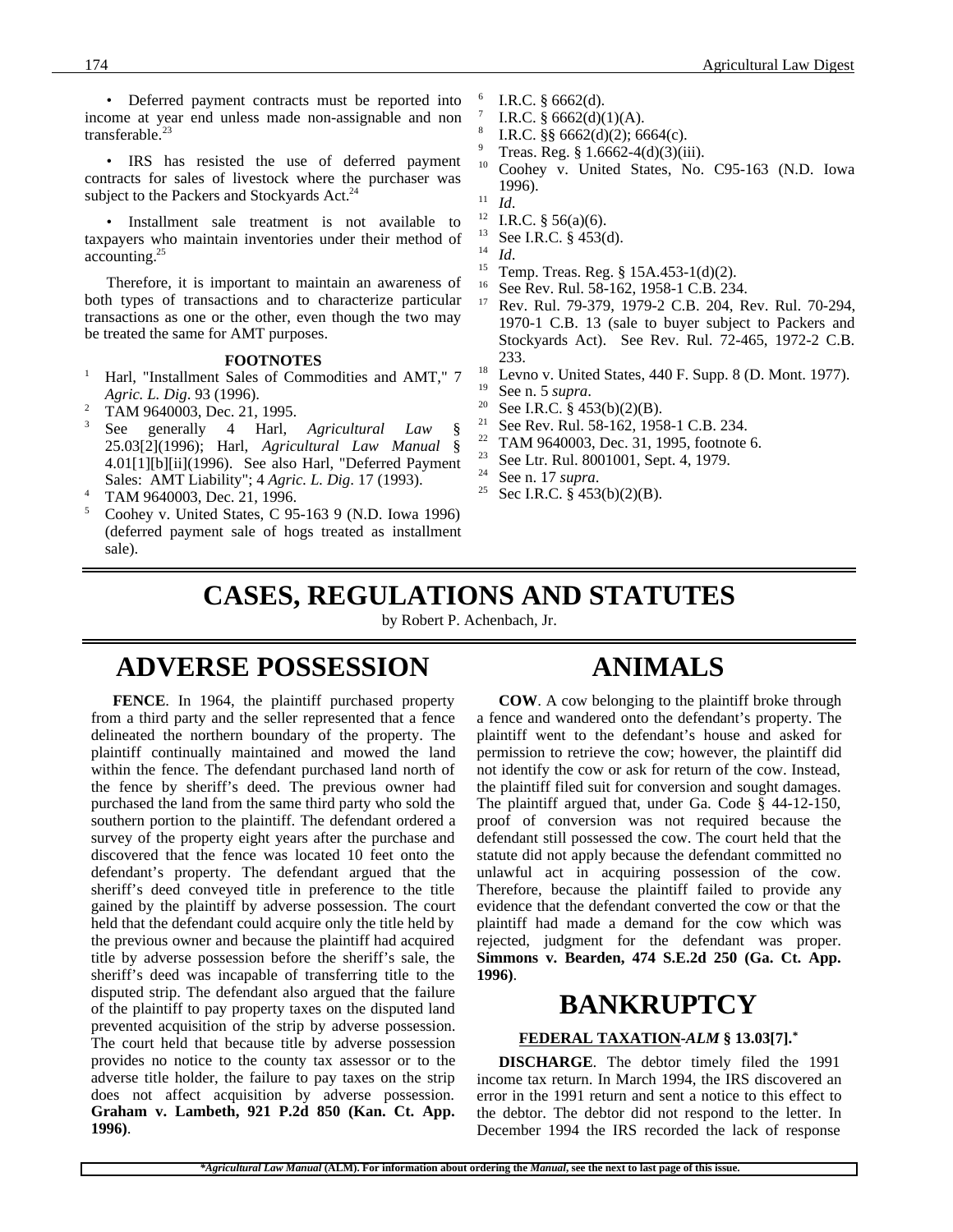from the debtor and in February 1995, within 180 days before the debtor filed for Chapter 7, the IRS sent an assessment notice for the amount owing for 1991. The debtor filed the Chapter 7 petition 455 days after the first notice of the error. The debtor argued that the first notice was an assessment, allowing the discharge of the taxes under Section  $523(a)(1)(B)$ . The court held that only the second qualified as an assessment because only that notice requested payment. The court noted that the first notice provided the debtor with the option of agreeing to an immediate assessment by responding to the notice but that the debtor chose not to respond, leaving the assessment to occur on the later date. **Schweizer v. United States, 96-2 U.S. Tax Cas. (CCH) ¶ 50,545 (C.D. Ill. 1996)**.

The debtors timely filed their 1982 and 1983 income tax returns and filed for Chapter 13 in April 1988. The IRS filed a claim for tax deficiencies for 1982 and 1983. The plan was confirmed and the case was dismissed on August 13, 1992. The debtors refiled for Chapter 13 on August 19, 1992 and claimed the 1982 and 1983 taxes as dischargeable. The IRS argued that the three year period of Sections  $523(a)(1)(A)$ ,  $507(a)(8)(A)$  was tolled during the first Chapter 13 case. The court held that no statutory authority existed for tolling of the three year period by a bankruptcy case. The court also held that the Bankruptcy Court's ruling that the taxes were dischargeable was not proper under use of equitable powers because the IRS failed to show any fraud or bad faith by the debtors in filing the second case. **Borsage v. United States, 96-2 U.S. Tax Cas. (CCH) ¶ 50,566 (S.D. Ala. 1996)**.

The debtor filed returns for 1987 through 1990 together but late for all years. The returns were sent to the IRS by delivering the returns to a private courier on November 22, 1991. The IRS received the returns on November 25, 1991. The debtor filed for Chapter 7 on November 23, 1993. The debtor argued that the taxes were dischargeable, under Section  $523(a)(1)(B)(ii)$  as filed more than two years before the bankruptcy filing because the effective date of the filing was the date the returns were delivered to the courier. The court held that the "mailbox rule" (effective date of filing was postmark date) applied only for timely filed returns delivered to the U.S. Postal Service; therefore, the effective filing date for the returns was November 25, 1991, the date received by the IRS. *In re* **Smith, 96-2 U.S. Tax Cas. (CCH) ¶ 50,560 (6th Cir. 1996)**.

**DISMISSAL**. The debtor filed for Chapter 13 and the plan was confirmed. During the plan period, the debtor incurred additional post-petition employment and income tax liabilities which were not paid. The court dismissed the Chapter 13 case for bad faith in that the failure to pay the post-petition taxes was a prejudicial and unreasonable delay of payment of the IRS claims. *In re* **Bennett, 200 B.R. 252 (Bankr. M.D. Fla. 1996)**.

**RETURNS**. The debtor had failed to timely file returns for 1981 through 1984 for the debtor's business. The IRS constructed substitute returns and sent the debtor

a 90-day determination letter which required a response by the debtor within 90 days in order for the debtor to challenge the determination in the Tax Court. The debtor filed the returns after the 90-day period had passed, thus allowing the debtor only an appeal to the District Court. The IRS argued that the returns were a nullity for purposes of Section  $523(a)(1)(B)$  such that the taxes owed were not dischargeable because no return was filed. The court held that the returns were valid, under I.RC. § 6501(a), for purposes of commencing the three-year period for assessments; therefore, the returns were not a nullity under the I.R.C. and would qualify as returns under Section  $523(a)(1)(B)$  and allow discharge of the taxes owed. *In re* **Sullivan, 200 B.R. 327 (Bankr. N.D. Ohio 1996)**.

The debtors filed for Chapter 13 and the court had ordered the debtors to file all pre-petition income tax returns which had not been filed. The debtors were granted one extension but failed to file returns for two tax years, although the debtors filed affidavits titled "Actual and Constructive Notice of Declaration" containing some statements of income and tax liability. The court dismissed the case for bad faith filing because the debtors failed to comply with the court's order to file all prepetition income tax returns. *In re* **Tobias, 200 B.R. 412 (Bankr. M.D. Fla. 1996)**.

The debtor filed for Chapter 13 and the court had ordered the debtor to file a pre-petition income tax return which had not been filed. The debtor failed to file the return, although the debtor filed information in the bankruptcy schedules containing some statements of income and tax liability. The court dismissed the case for bad faith filing because the debtor failed to comply with the court's order to file the pre-petition income tax return. *In re* **MacClean, 200 B.R. 417 (Bankr. M.D. Fla. 1996)**.

# **CONTRACTS**

**HEDGE-TO-ARRIVE CONTRACTS**. The plaintiff was an agricultural cooperative which entered into several hedge-to-arrive contracts with the defendant grain farmer. Under the contracts, the defendant was to deliver grain over several years, although the contracts contemplated rolling over the contracts in future years. The defendant repudiated the contracts and the plaintiff sued in state court for breach of contract. The defendant plead as an affirmative defense that the contracts were illegal under the Commodity Exchange Act and removed the case to federal court, arguing that the case essentially involved a federal question of the legality of the contracts under the CEA. The court held that the federal question aspect of the case existed only in the affirmative defense of the defendant and that removal was improper where the only federal question existed in an affirmative defense. **Farmers Co-operative Elevator v. Doden, No. C 96- 3144-MWB (N.D. Iowa 1996)**.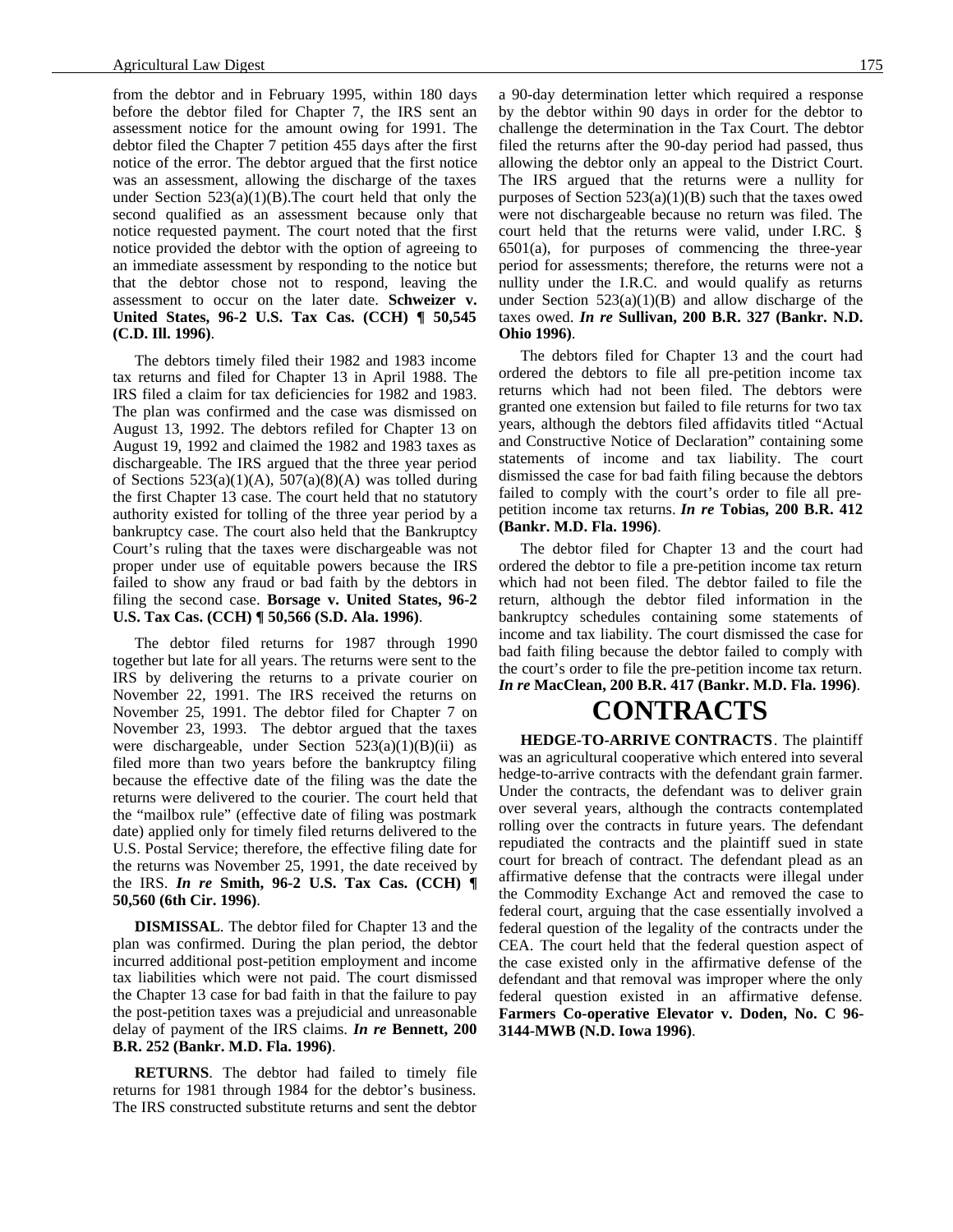## **FEDERAL AGRICULTURAL PROGRAMS**

**BRUCELLOSIS**. The APHIS has issued interim regulations amending the brucellosis regulations concerning the interstate movement of cattle by changing the classification of Louisiana from Class A to Class Free. **61 Fed. Reg. 56116 (Oct. 31, 1996)**.

**CROP INSURANCE**. The FCIC has issued proposed regulations providing specific provisions for crop insurance for raisins as an endorsement to the Common Crop Insurance Policy. **61 Fed. Reg. 55928 (Oct. 30, 1996)**.

The FCIC has issued proposed regulations establishing procedures for determining eligibility for program participation in any program administered under the Federal Crop Insurance Act and administering and maintaining an ineligible tracking system. The proposed regulations also set out the criteria for reinstatement of program eligibility. **61 Fed. Reg. 56151 (Oct. 31, 1996)**.

The FCIC has adopted as final regulations providing specific provisions for crop insurance for pears as a pear endorsement to the Common Crop Insurance Policy. **61 Fed. Reg. 57578 (Nov. 7, 1996)**.

**HORSES**. The APHIS has adopted as final regulations removing the regulations governing the interstate movement of horses affected with or exposed to contagious equine metritis and adding this disease to a list of diseases not known to exist in the United States. **61 Fed. Reg. 56116 (Oct. 31, 1996)**.

**LIVESTOCK**. The APHIS has issued proposed regulations amending the regulations regarding the interstate movement of livestock by combining the provisions for the approval of livestock markets for cattle and bison, horses, and swine into a single section. The proposed regulations also remove the regulations that restrict the movement of swine and swine products from areas quarantined for hog cholera and that provide for the payment of compensation to the owners of swine destroyed because of hog cholera. **61 Fed. Reg. 56155 (Oct. 31, 1996)**.

**PACKERS AND STOCKYARDS ACT-***ALM* **§ 9.05.\*** The respondent corporation operated a livestock auction which was a stockyard posted under the P&SA. The respondent was found to have a negative balance in the custodial account on four occasions during a 90 day period. The respondent was also found to have failed to reimburse the custodial account for withdrawals and to properly designate the custodial account. The ALJ also determined that the violations were aggravated by the respondent's receiving prior notice that the custodial account had a negative balance and occurrence of the above violations after that notice. The respondent argued that the negative balance violations were caused by a bank's refusal to honor an overdraft agreement, a bad check from a purchaser, and a delay in receipt of several

receivables. The ALJ rejected these factors as mitigating the violations because it was the respondent's duty to insure that the custodial account was solvent. The ALJ issued a cease and desist order and fined the respondent \$7,000. *In re* **Smithfield Livestock Auction, Inc., 55 Agric. Dec. 430 (1995)**.

The respondent corporation operated a registered stockyard. A routine audit showed that the respondent had a negative balance in its custodial account. The respondent argued that it had an open line of credit with a bank which would cover any overdraft drawn on the account and that no insufficient funds checks were ever issued by the respondent. The ALJ ruled that a line of credit was insufficient to meet the requirements of the P&SA that the custodial account have a positive balance at all times. The ALJ issued a cease and desist order and fined the respondent \$4,000. *In re* **Greencastle Livestock Market, Inc., 55 Agric. Dec. 458 (1996)**.

**PEANUTS**. The AMS has adopted as final regulations which reduce the indemnification payment coverage to certain costs involved with appeal and product claims. The regulations reduce the Peanut Administrative Committee's indemnification payments for losses incurred by signatory handlers in not being able to ship unwholesome peanuts for edible purposes from a ceiling of \$7 million for each of the last two years, to about \$300,000. The reduction in indemnification claim payments would provide the Committee with adequate funds in its indemnification reserve to cover costs. **61 Fed. Reg. 55547 (Oct. 28, 1996)**.

 **PERISHABLE AGRICULTURAL COMMODITIES ACT-***ALM* **§ 10.05[2].\*** The respondent was a PACA licensed produce dealer whose license had lapsed for nonpayment of the license fee. The PACA had received several PACA trust notices and reparation complaints and instituted an audit of the respondent. The audit revealed 24 unpaid sellers involving 166 lots of produce received through interstate commerce. The respondent claimed that the failures to pay resulted from errors made by salesmen hired by the respondent and from accounting errors. The ALJ ruled that the reasons for the nonpayments were insufficient and that the respondent had committed repeated and flagrant violations of PACA. The ALJ imposed the sanction of publication that the respondent had made repeated and flagrant violations of PACA. *In re* **N. Pugach, Inc., 55 Agric. Dec. 581 (1995)**.

The respondent was a PACA licensed produce dealer. A person (the employee) who worked for the respondent had been a 50 percent owner of another licensed produce dealer which was ruled to have committed repeated and flagrant violations of PACA. The ALJ in that case found that the employee had been responsibly connected with the other dealer and was prohibited from employment by another licensed dealer for one year. The respondent argued that the employee did not have any substantial duties with the respondent and was not paid for the work done. The ALJ found, however, that the employee took and delivered orders and participated in sales of produce. The ALJ also found that the respondent continued to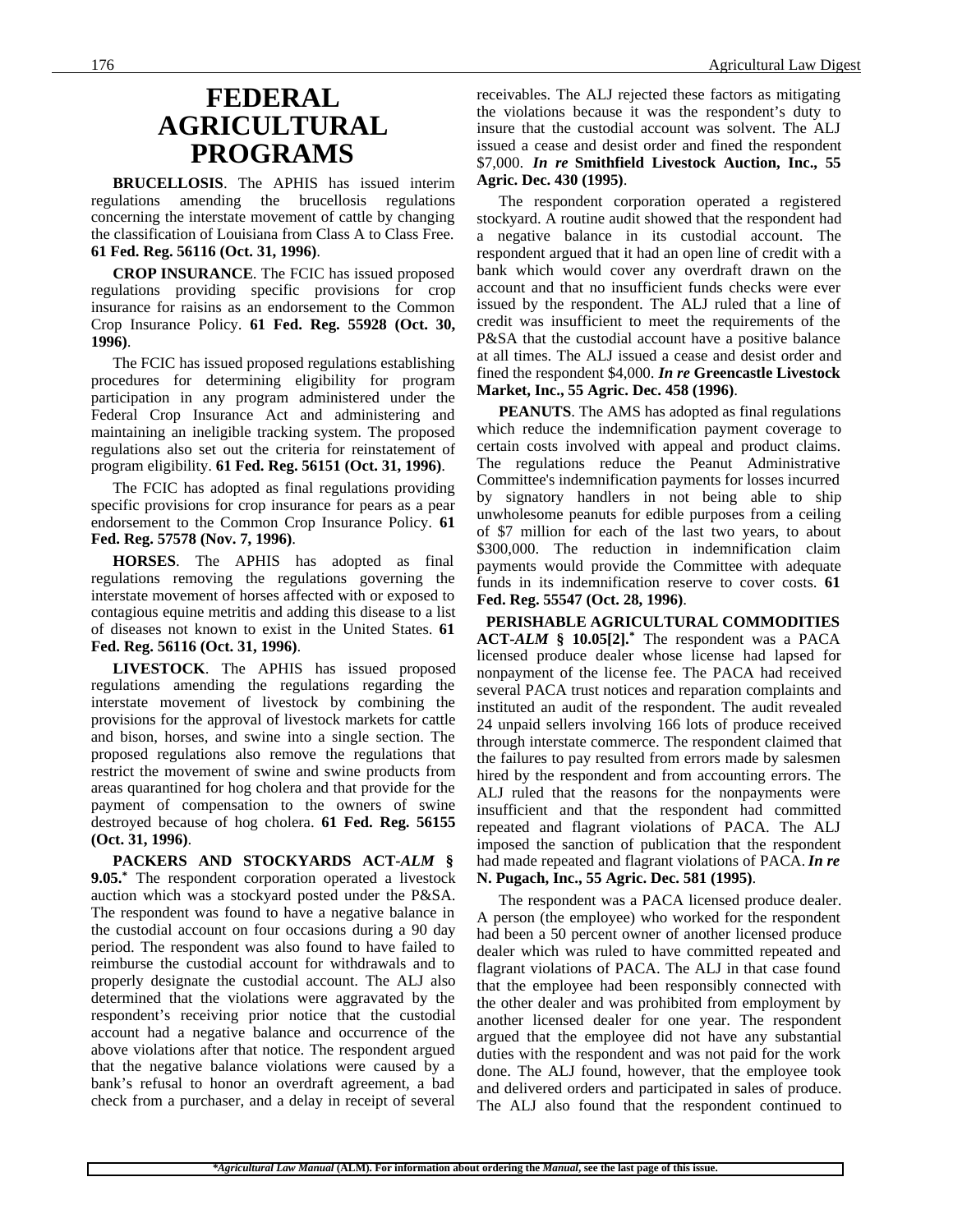employ the employee after being notified that employment was a violation of PACA. The ALJ imposed the sanction of revocation of the respondent's license. *In re* **County Produce, Inc., 55 Agric. Dec. 596 (1996)**.

The respondent was a produce dealer formerly licensed under PACA but which had lost its license for failure to pay the license fee. The respondent was found to have purchased 27 lots of produce without making timely payments for the produce. The ALJ ruled that the respondent had committed repeated and flagrant violations of PACA and ordered publication of that ruling. *In re* **Coastal Tomato & Banana Co., 55 Agric. De. 617 (1996)**.

**POULTRY**. The APHIS has adopted as final regulations generally revising the regulations concerning exotic Newcastle disease in birds and poultry, and psittacosis or ornithosis in poultry. **61 Fed. Reg. 56877 (Nov. 5, 1996)**.

### **FEDERAL ESTATE AND GIFT TAX**

**GENERATION SKIPPING TRANSFERS-***ALM* **§ 5.04[6].\*** The decedent died in October 1982. The residue of the decedent's estate passed to a marital trust for which a QTIP election was made by the estate. The trust provided that, upon the death of the surviving spouse, the trust principal passed to six trusts, one for each of the decedent's children. Each child was entitled to the income from the trust and to trust principal at the discretion of the trustees. Each child had a special testamentary power over trust principal. The decedent's will made no provision for payment of estate taxes imposed on the surviving spouse's estate from inclusion of the trust in the spouse's estate. The surviving spouse executed a will which provided for payment of estate and inheritance taxes, except for GST taxes and limited to a maximum amount, attributable to the marital trust included in the spouse's estate and which passed in trust to the decedent's children. The spouse's will also waived any right of recovery of taxes attributable to the children's' trusts. The IRS ruled that (1) the trust was treated as if a reverse QTIP election was made so that the decedent would continue to be considered the transferor of the children's' trust; (2) the waiver of the right of recovery was not considered a constructive addition to the trust so as to subject the trust to GSTT; and (3) the payment of estate and inheritance taxes did not subject the trust to GSTT. **Ltr. Rul. 9644048, Aug. 1, 1996**.

**JOINT TENANCY PROPERTY**. The decedent's predeceased spouse had executed a will which provided for either outright distribution of estate property to three unrelated persons or, at the discretion of the decedent, to execute promissory notes for the amounts to be distributed. The decedent did not make the outright distributions but created a joint bank account which included one of the legatees as a joint tenant and deposited the bequest amount in the account. The decedent executed promissory notes for the other

bequests. The decedent's estate included one-half of the bank account in the decedent's estate. Under I.R.C. § 2040(a) the entire account was includible in the decedent's estate except for the portion contributed by the other joint tenant which was the tenant's separate property or was acquired for full consideration. The estate argued that the joint tenant's half of the account was received from the predeceased spouse's estate. The court held that the decedent's estate failed to provide sufficient evidence that the predeceased spouse's estate had sufficient property to fund the joint tenant's share of the account; therefore, no deduction was allowed for the joint tenant's share of the account. The estate excluded the amount owed on the note to the other legatees under I.R.C. §  $2053(c)(1)(A)$ . Again, the court held that the deduction for the note was not allowed because the decedent's estate did not provide sufficient evidence that the predeceased spouse's estate had sufficient property to pay the note. **Estate of Harden v. Comm'r, T.C. Memo. 1996-488**.

**MARITAL DEDUCTION-***ALM* **§ 5.04[3].\*** The decedent and surviving spouse had created a revocable trust for their benefit with the decedent and spouse as cotrustees. The trust provided that, at the death of the decedent, the trust was to be split into two trusts with the marital trust funded with \$600,000. The surviving spouse was the trustee of this trust but could be replaced if necessary. The marital trust would terminate at the incompetency of the surviving spouse. The marital trust provided that the trustee had the discretion to distribute all trust income at least quarterly and to distribute all trust corpus for the surviving spouse's care, comfort, maintenance and welfare. The trust granted the surviving spouse the power to withdraw all trust principal. The surviving spouse had a general testamentary power of appointment over the trust corpus. The IRS ruled that the marital trust was not eligible for the marital deduction because the surviving spouse was not entitled in all events to the income from the trust, since the trustee had the discretionary power to accumulate income and the trust could terminate before the death of the surviving spouse. Although the surviving spouse retained the right to revoke the trust, this power lapsed at the incompetency of the surviving spouse; therefore, the IRS ruled that the surviving spouse's power to withdraw all trust principal was not exercisable in all events. **Ltr. Rul. 9644001, July 3, 1996**.

**SPECIAL USE VALUATION-***ALM* **§ 5.03[2]. \*** The decedent died on December 15, 1995 owning farm property. The decedent's estate attempted to make a special use valuation election on the estate's timely filed estate tax return. However, the executor failed to fill in the "yes" box after the question on the form asking if a special use valuation was elected and the return failed to include the recapture agreement of the qualified heirs. The IRS notified the estate that the election was incomplete and the estate supplied the recapture agreement within 90 days after the IRS notification. The IRS denied the election because the initial return did not substantially comply with the election requirements. The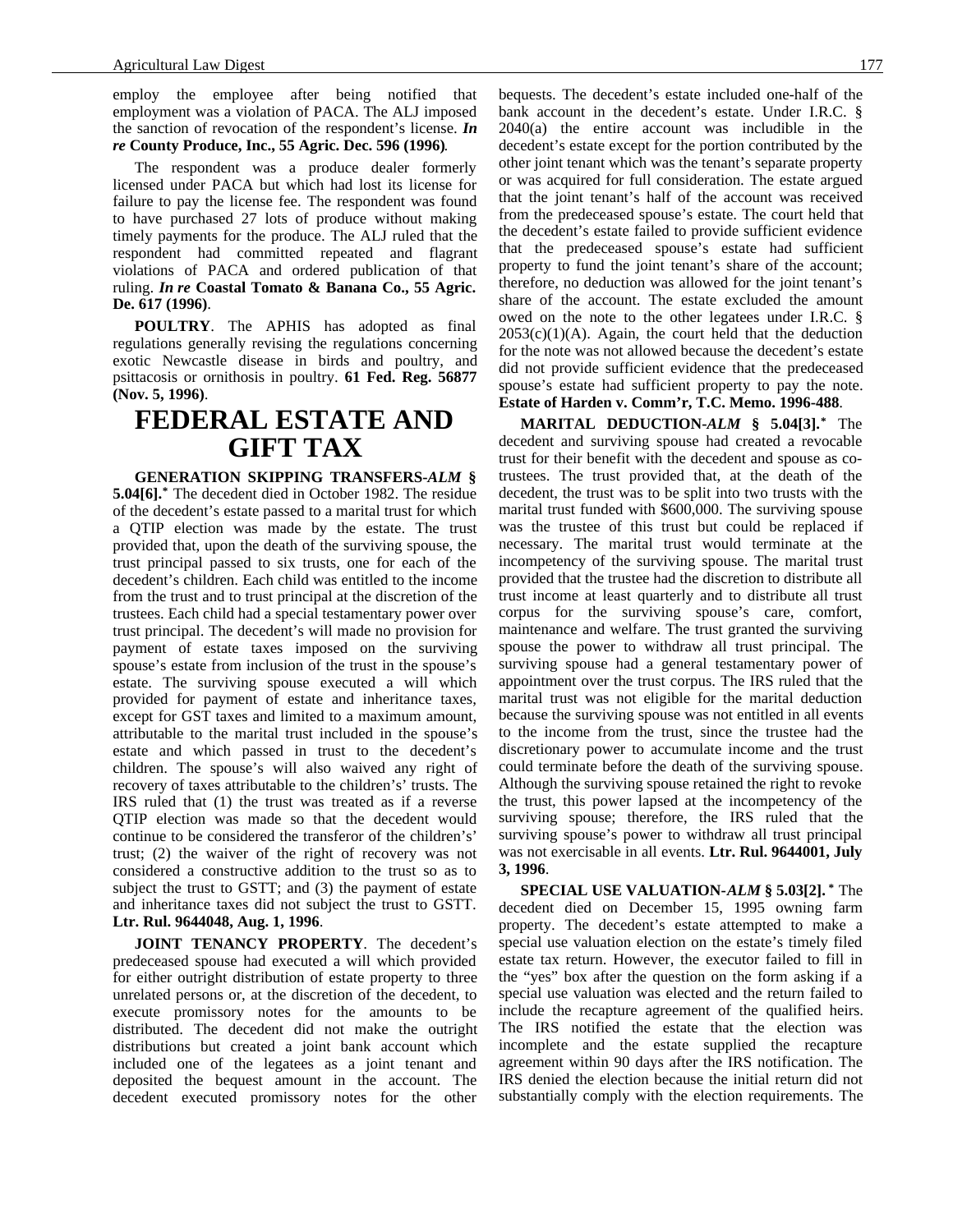court held that the recapture agreement was an essential element of the election and the estate return did not substantially comply with the election; therefore, the estate was not entitled, under I.R.C. § 2032A(d)(3) to perfect the election. The estate also argued that Section 1421 of the Tax Reform Act of 1986 allowed the perfection of the election because the original estate tax return provided "substantially all the information" for the election. The court held that the recapture agreement was an essential part of the "information" required by Section 1421 and the failure to provide the agreement prevented the estate from perfecting the election after notice by the IRS. **Estate of Lucas v. United States, 96-2 U.S. Tax Cas. (CCH) ¶ 60,247 (11th Cir. 1996)**.

### **FEDERAL INCOME TAXATION**

#### **CORPORATIONS-***ALM* **§ 7.02.\***

SECTION 1244 STOCK. The taxpayer was an attorney who initially invested \$15,000 in a small business corporation as a silent partner. The taxpayer later guaranteed loans obtained by the corporation. When the corporation defaulted on the loans, the taxpayer started working for the corporation and invested additional funds in the corporation. The court held that the taxpayer was entitled to I.R.C. § 1244 stock treatment for losses only to the extent of the original \$15,000 investment, with the remainder of the investment entitled to capital loss treatment. The court also disallowed a business bad debt deduction for the guaranteed loans because the guarantee was made primarily to protect the taxpayer's investment and not employment with the corporation. **Zuravin v. United States, 96-2 U.S. Tax Cas. (CCH) ¶ 50,543 (D. Md. 1996)**.

**EMPLOYMENT TAXES**. The taxpayer provided its new employees with an election to participate in a group health insurance plan. If the employee decided to participate, the taxpayer reduced the wages of the employee but not by an amount which totally covered the cost to the taxpayer of the coverage for the employee. The IRS assessed FICA and FUTA employment taxes on the amount of reduced wages. The court held that the reduced wage amounts were not subject to FICA or FUTA taxes. **Express Oil Change, Inc. v. United States, 96-2 U.S. Tax Cas. (CCH) ¶ 50,553 (N.D. Ala. 1996)**.

The IRS has issued "Independent Contractor of Employee?" explaining the three relief requirements provided by Section 530 of the Revenue Act of 1978: (1) have a reasonable basis for not treating workers as employees, (2) consistent treatment of similar workers as independent contractors, and (3) consistent filing of information returns with the IRS. **IR-96-44**.

**PENSION PLANS**. For plans beginning in October 1996, the weighted average is 6.91 percent with the permissible range of 6.22 to 7.47 percent (90 to 109 percent permissable range) and 6.22 to 7.61 percent (90 to 110 percent permissable range) for purposes of

determining the full funding limitation under I.R.C. § 412(c)(7). **Notice 96-54, I.R.B. 1996-44, 13**.

**RESPONSIBLE PERSON**. The taxpayer was the spouse of the owner of a book store. The taxpayer and spouse had invested their lifesavings in the store and the taxpayer worked in the store as executive manager and purchaser. The spouse maintained management control over the staff and financial affairs of the store and checks were written by others only with the spouse's approval. The IRS argued that the taxpayer was a responsible person liable, under I.R.C. § 6672, for employment taxes owned by the business. The court held that the taxpayer's substantial financial and personal investment in the store and status as executive manager made the taxpayer liable as a responsible person in the business. *In re* **Pond, 200 B.R. 267 (Bankr. S.D. Fla. 1996)**.

**RETURNS**. The taxpayer purchased wood for third parties. The taxpayer contracted with independent timber harvesters who contracted with timber owners for the cutting of trees. The independent contractors delivered the cut trees to lumber mills and the lumber mills paid for the trees by paying the taxpayer. The taxpayer then paid the independent contractors. Some of the contractors had their payments made out in the form of two checks, one to themselves and one to the timber owners. The IRS ruled that the taxpayer had to report payments in excess of \$600 per year for the payments made to the independent contractors (unless the contractor was a corporation) but did not have to make additional reports for the payments made by separate checks to the timber owners. **Ltr. Rul. 9643004, July 12, 1996**.

#### **S CORPORATION-***ALM* **§ 7.03[2][c].\***

PASSIVE INVESTMENT INCOME. The taxpayer was a corporation which owned rental properties. The corporation provided services to the tenants through fulland part-time employees. The corporation provided maintenance and construction services, a parking lot for the tenants and the tenants' customers, inspections, and subletting services. The corporation paid for the insurance, utilities and repairs for the properties. The IRS ruled that the rental income was not passive investment income for purposes of eligibility for S corporation status. **Ltr. Rul. 9643017, July 22, 1996**.

**SOIL AND WATER CONSERVATION EXPENSES**. The IRS has announced that Form 8645, Soil and Water Conservation Plan Certificate is obsolete for tax years after 1995. The information required by the former form is to be reported on Schedule F; Form 4835, Farm Rental Income and Expenses; Form 1040-SS, U.S. Self-Employment Tax Return (Virgin Islands, Guam, American Samoa, Northern Mariana Islands); and Form 1040-PR, Planilla Para La Declaracion De La Contribusion Federal Sobre El Trabajo Por Propia-Puerto Rico. **Ann. 96-42, I.R.B. 1996-20, 18**.

**THEFT LOSS**. The taxpayers loaned money to their son-in-law to assist the son-in-law in financing several business opportunities. The son-in-law used the money, however, to invest in the stock market and lost all of the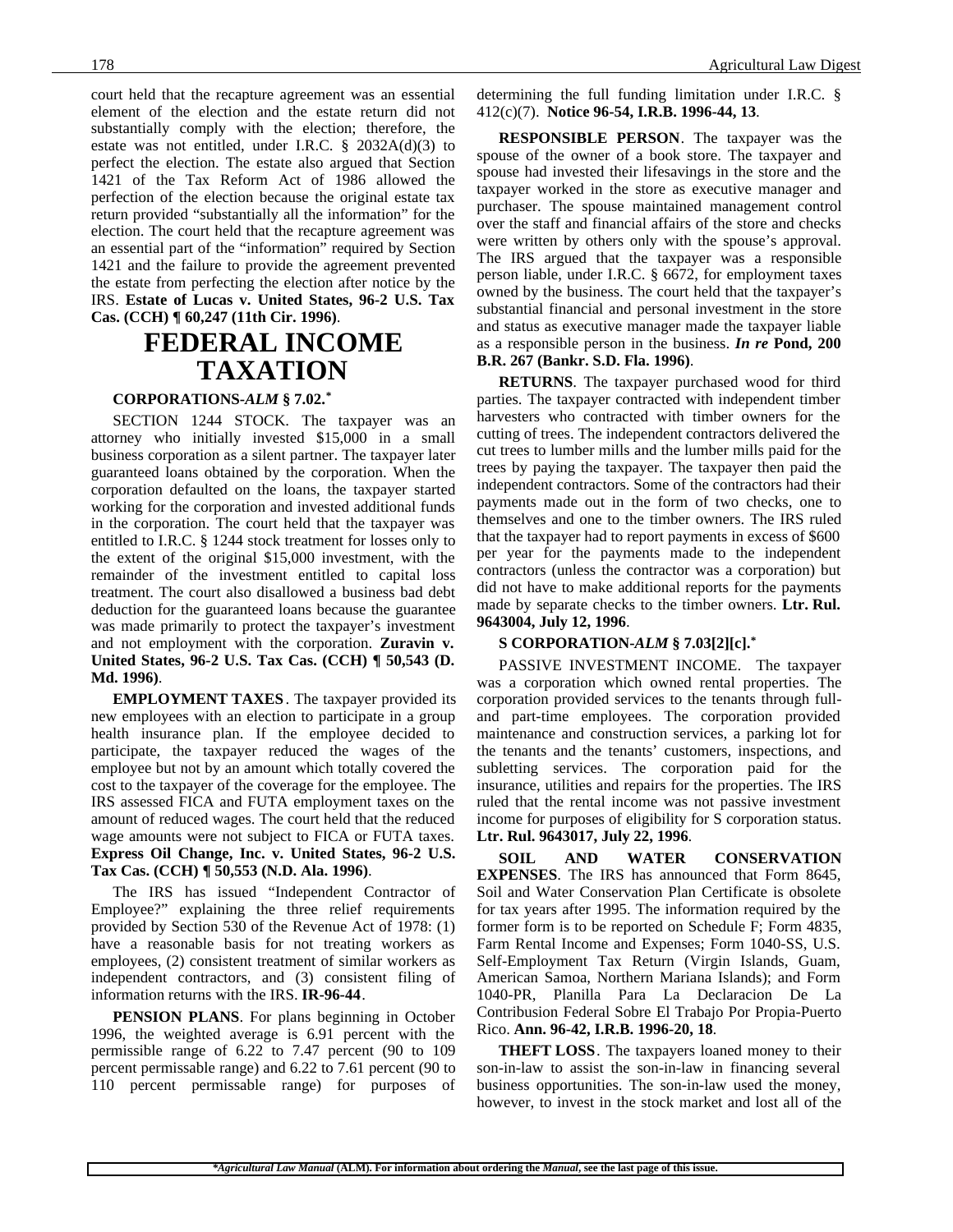borrowed funds. The taxpayers claimed the unrecoverable loans as a theft loss. The court disallowed the theft loss deduction because the taxpayers made the loans with no expectation of profit or interest on the loans and the taxpayers knew the loans were not repayable in the tax year prior to the year the deduction was claimed. **Leonard v. Comm'r, T.C. Memo. 1996-473**.

## **NUISANCE**

**HOG CONFINEMENT OPERATION**. The plaintiffs purchased their rural home and farmland in 1977. The defendants purchased their land, directly south of the plaintiffs, in 1974 and operated a commercial hog feeding operation on the land since 1990. The plaintiffs suffered from the strong odors from the waste treatment lagoon maintained for the hog operation and presented testimony of several rural residents as to the strength and distasteful nature of the odors. The trial court ruled that the operation was a nuisance but only a temporary nuisance and awarded damages but no injunction. The trial court reasoned that technological advances in odor control would eventually solve the problem. The appellate court upheld the holding that the hog operation was a nuisance but held that the nuisance was permanent because no evidence was presented that any odor control technology was available or was soon to be available. The second issue was whether Iowa Code § 351.11 provided a defense against a nuisance action. The defendants' land was approved as an agricultural area on October 8, 1991 and, as an agricultural area, was protected from nuisance suits after that date. The court held that, because the nuisance action was brought before the land was approved as an agricultural area, the plaintiffs action was not barred and the plaintiffs could recover past, present and future damages caused by the nuisance. The trial court had awarded \$45,000 in special damages for past and present injuries from the nuisance. Although the appellate court held that future damages were allowable, the court held that the \$45,000 award was sufficient to cover the future damages as well. Note: A future issue of the Digest will publish an article by Neil E. Harl on this case. **Weinhold v. Wolff, No. 157/94-1589, \_\_\_ N.W.2d \_\_\_ (Iowa 1996)**.

## **STATE REGULATION OF AGRICULTURE**

**ENVIRONMENT**. The plaintiffs owned a 55 acre tree covered parcel in the flood plain of a river. The plaintiffs wanted to clear cut the trees in order to develop the land as farm land. Under Conn. Gen. Stat. § 22a-342, the plaintiffs were required to obtain a permit from the county commissioner because the land was in a flood plain and adjacent to a river. The plaintiffs argued that they were exempt, under Conn. Gen. Stat. § 22a-349, from the permit requirement because the land was intended for farming. The court held that the exemption was available only for actions which were either farming in themselves or incidental to farming. Because the clear cutting of the trees was not a farming operation, since the

cutting was a one time event and not part of a timber operation, the land did not qualify for the farming exemption. **Cannata v. Dept. of Environmental Protection, 680 A.2d 1329 (Conn. 1996)**.

# **CITATION UPDATES**

**Firsdon v. United States, 95 F.3d 444 (6th Cir. 1996),** *aff'g***, 95-1 U.S. Tax Cas. (CCH) ¶ 50,040 (N.D. Ohio 1995)** (net operating losses) see p. 151 *supra*.

### **AGRICULTURAL LAW PRESS ON THE WEB**

**http://members.aol.com/aglaw/agpub**

Check out our internet site for information about:

• *Agricultural Law Manual*, by Neil E. Harl, a comprehensive, annotated looseleaf deskbook.

• *Principles of Agricultural Law*, a college textbook, by Roger A. McEowen and Neil E. Harl, due for publication in December 1996.

• **Seminar in Paradise**, "Farm Estate and Business Planning," by Neil E. Harl in Hawaii, January 6-10, 1997.

• Direct internet links to legal resources on the internet.

• Direct email link to the Agricultural Law Press.

We welcome any suggestions for improving our web site.

### **AGRICULTURAL LAW MANUAL by Neil E. Harl**

This comprehensive, annotated looseleaf manual is an ideal deskbook for attorneys, tax consultants, lenders and other professionals who advise agricultural clients. The book contains over 900 pages and an index.

As a special offer to Digest subscribers, the *Manual* is offered to new subscribers at \$115, **including at no extra charge updates published within five months after purchase**. Updates are published every four months to keep the *Manual* current with the latest developments. After the first free update, additional updates will be billed at \$100 per year or \$35 each.

For your copy, send a check for \$115 to Agricultural Law Press, P.O. Box 50703, Eugene, OR 97405.

**Satisfaction guaranteed. 30 day return privilege.**